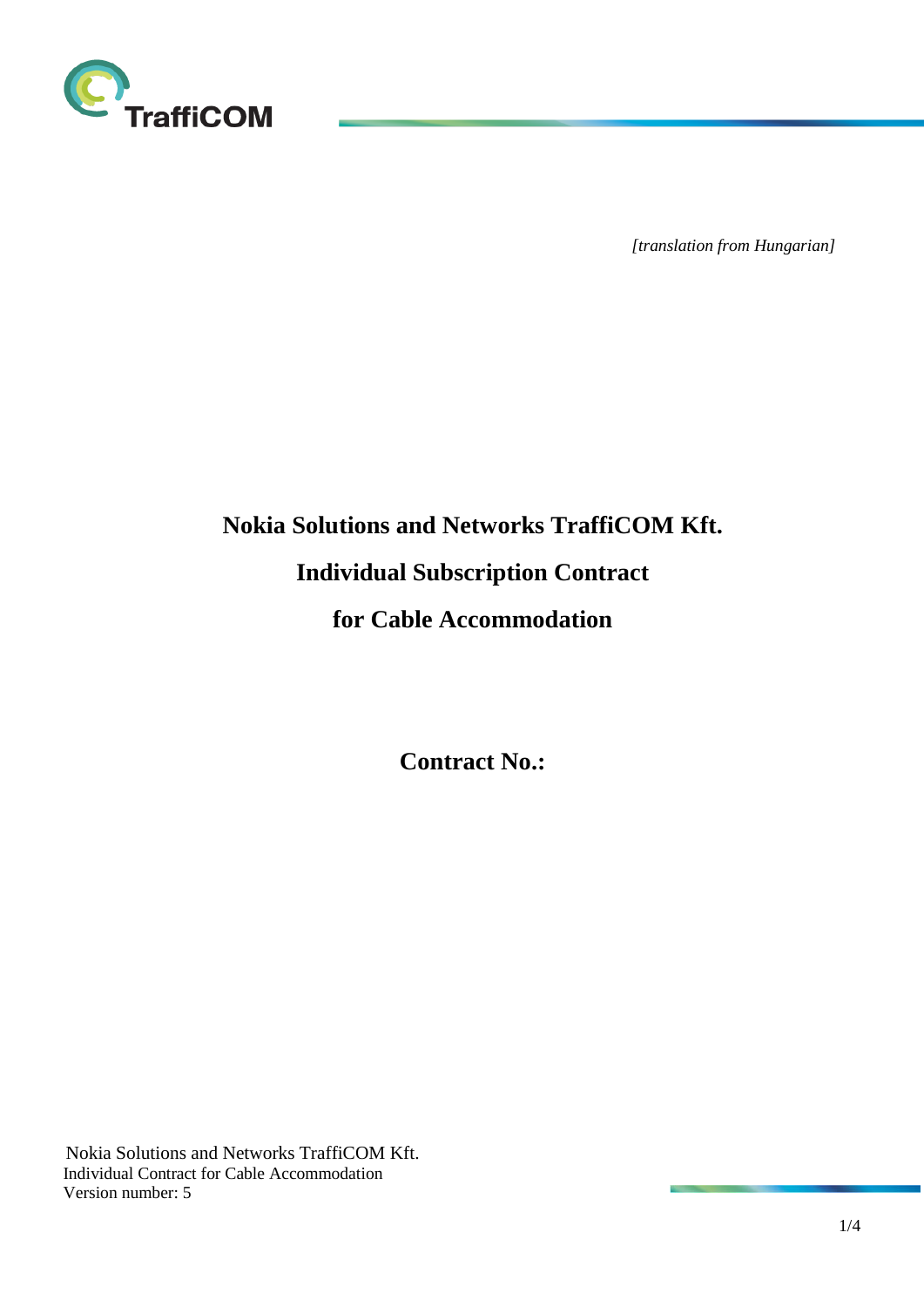

Concluded between

| 1.<br>Data of the Subscriber                              |                       |                       |
|-----------------------------------------------------------|-----------------------|-----------------------|
| Company name of the Subscriber:                           | $\left[\ldots\right]$ |                       |
| Registered seat of the Subscriber:                        | $\left[\ldots\right]$ |                       |
| Location of the Subscriber's access point:                | $\left[\ldots\right]$ |                       |
| Invoicing address, bank account number of the Subscriber: |                       | $\left[\ldots\right]$ |
| Company registation number of the Subscriber:             |                       | $\left[\ldots\right]$ |
| Contact person at the Subscriber:                         | $\left[\ldots\right]$ |                       |

## **2. Data of the Service Provider**

2.1 Name, registered seat and postal address of the Service Provider

| Company name of the Service Provider:    | Nokia Solutions and Networks TraffiCOM Kft. |
|------------------------------------------|---------------------------------------------|
| Registered seat of the Service Provider: | 1083 Budapest, Bókay János u. 36-42.        |
| Postal address of the Service Provider:  | 1083 Budapest, Bókay János u. 36-42.        |
| Company registration number of the       |                                             |
| Service Provider:                        | 01-09-567072                                |

2.2 Availability of the Service Provider's customer service:

Domestic access:

| Telephone:                                                           | $(06-40)$ 200-739                              |  |  |
|----------------------------------------------------------------------|------------------------------------------------|--|--|
| E-mail:                                                              | ugyfelszolgalat@trafficom.hu                   |  |  |
| Telefax:                                                             | $(06-1)$ 455-7185                              |  |  |
| Postal address:                                                      | 1083 Budapest, Bókay János u. 36-42.           |  |  |
| International access:                                                |                                                |  |  |
| Telephone:                                                           | $(+36-1)$ 455-7198                             |  |  |
| E-mail:                                                              | helpdesk@trafficom.hu                          |  |  |
| Fax:                                                                 | $(+36-1)$ 455-7185                             |  |  |
| Postal address:                                                      | Bókay János u. 36-42. H-1083 Budapest, Hungary |  |  |
| Service hours of the customer service: 24 hours a day all year round |                                                |  |  |

2.3 Internet home page address of the Service Provider:

[http://www.trafficom.hu](http://www.trafficom.hu/)

Nokia Solutions and Networks TraffiCOM Kft. Individual Contract for Cable Accommodation Version number: 5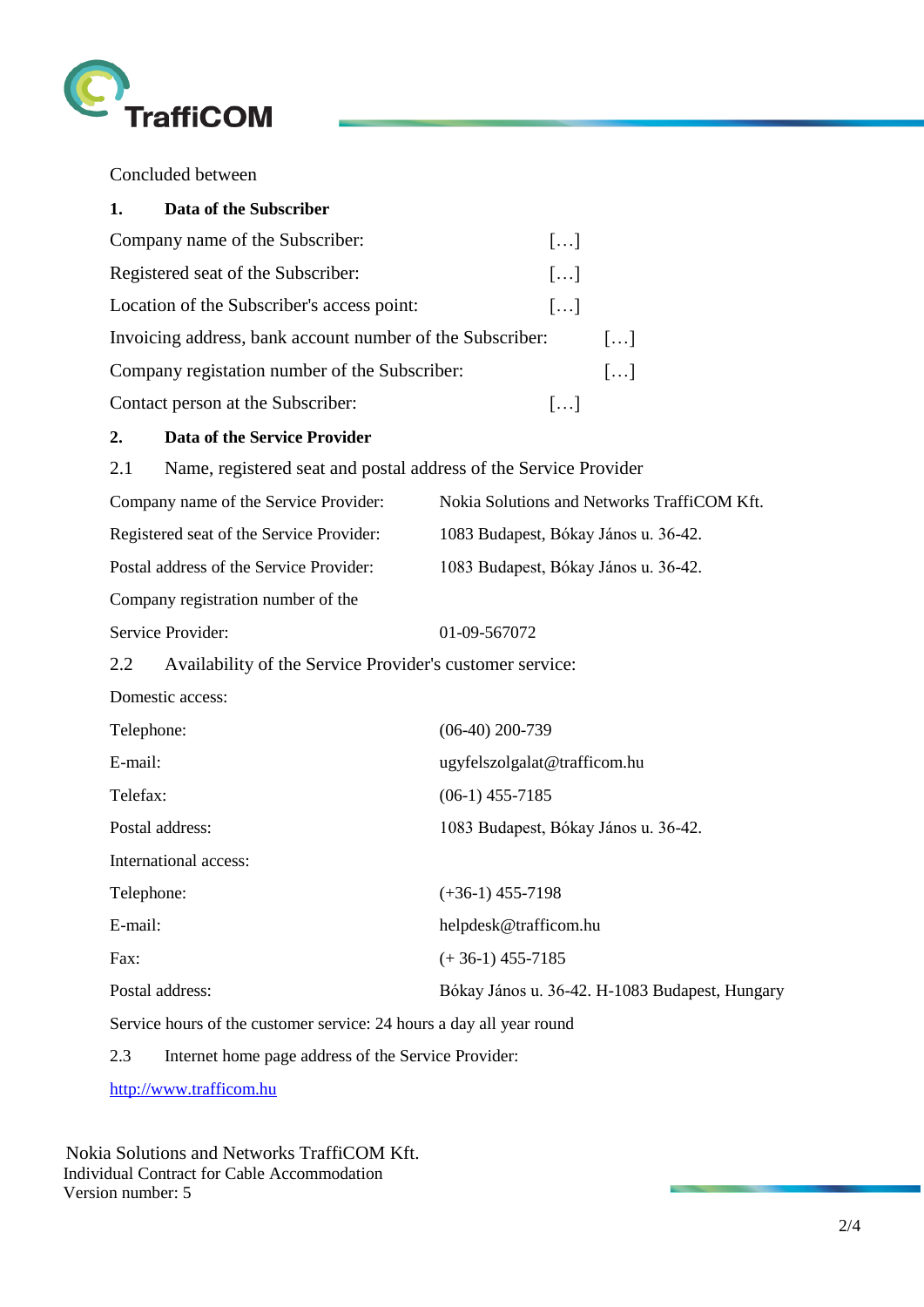

| 3.  | Subscribed service(s) subject to the Contract:                                                                         |
|-----|------------------------------------------------------------------------------------------------------------------------|
|     | Provision of cable accommodation                                                                                       |
| 3.1 | Definition of the service access points                                                                                |
|     | 1. Delivery point particulars:                                                                                         |
|     | Address:                                                                                                               |
|     |                                                                                                                        |
|     | number, floor, door, disposition:                                                                                      |
|     | GPS co-ordinates:                                                                                                      |
|     |                                                                                                                        |
|     | 2. Delivery point particulars:                                                                                         |
|     | Address:                                                                                                               |
|     |                                                                                                                        |
|     | number, floor, door, disposition:                                                                                      |
|     | GPS co-ordinates:                                                                                                      |
|     |                                                                                                                        |
| 3.2 | Length of the service                                                                                                  |
|     | metres                                                                                                                 |
| 3.3 | Requested service options                                                                                              |
|     | 3.3.1<br>Building of cable                                                                                             |
|     | yes/no                                                                                                                 |
|     | 3.3.2 Type, length of the cable requested                                                                              |
|     | 3.3.3<br>Is troubleshooting at cable misfunction requested?                                                            |
|     | yes/no                                                                                                                 |
| 3.4 | Service ID                                                                                                             |
| 4.  | <b>Availability of the Service:</b>                                                                                    |
| 4.1 | $\ldots$ % annually                                                                                                    |
| 4.2 | Measurement method of service availability:                                                                            |
|     | Measurement of service availability shall be carried out in accordance with the provisions of<br>section 4 of the GTC. |
|     | Nokia Solutions and Networks TraffiCOM Kft.<br>Individual Contract for Cable Accommodation                             |

Version number: 5